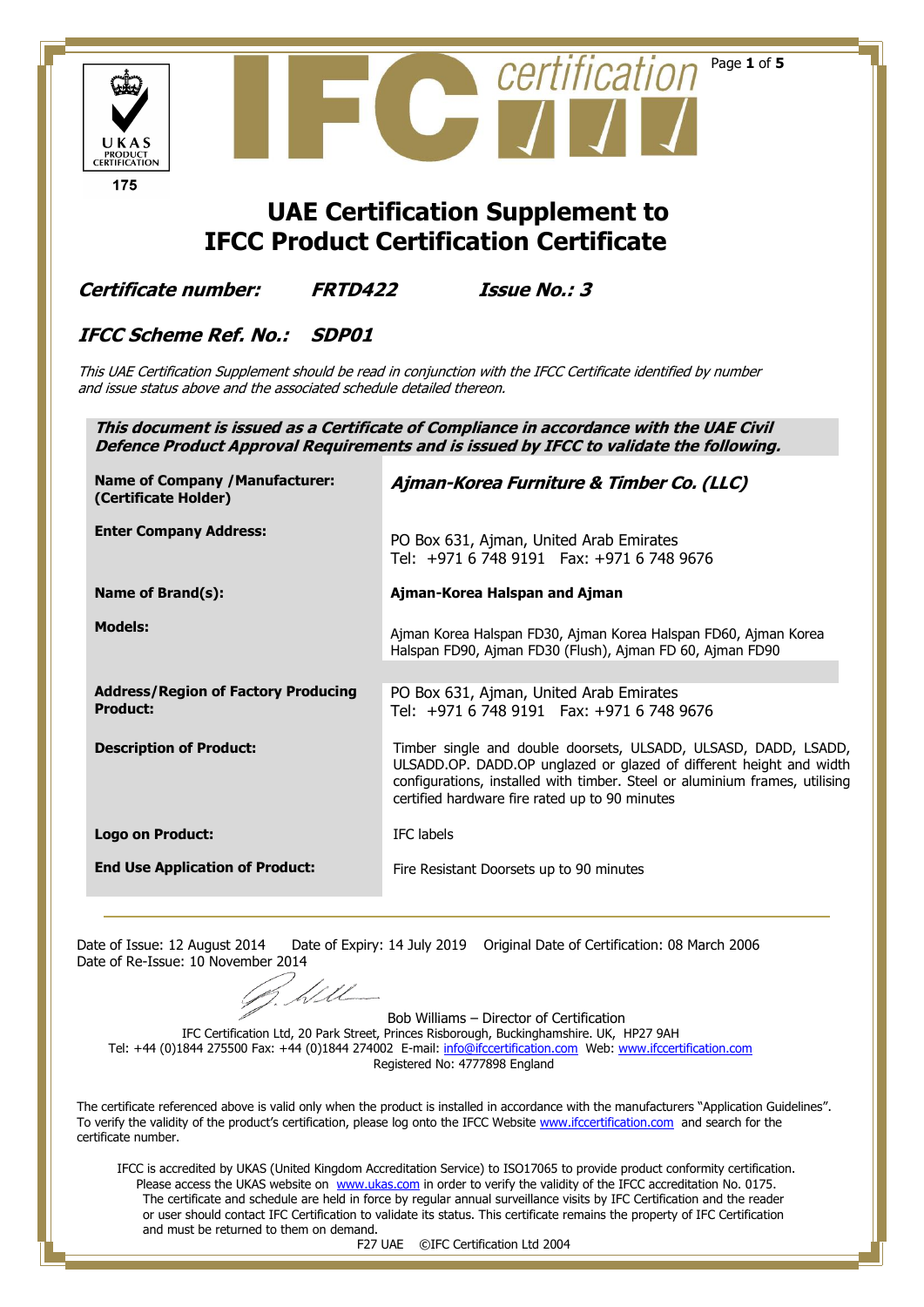

## **Certificate number: FRTD422 Issue No.: 2**

## **IFCC Scheme Ref. No.: SDP01**

| <b>Test Standard:</b>         | BS 476: Part 22                                                                                                        |
|-------------------------------|------------------------------------------------------------------------------------------------------------------------|
| <b>Test Description:</b>      | Fire Resistance Test (British)                                                                                         |
|                               | Methods for determination of the fire resistance of                                                                    |
|                               | non-loadbearing elements of construction                                                                               |
| <b>Result of Test(s):</b>     | Passed 30 minutes duration                                                                                             |
|                               | Passed 60 minutes duration                                                                                             |
|                               | Passed 90 minutes duration                                                                                             |
| Assessment(s)                 | Chilt/A04105A Rev. A (Valid October 2015)                                                                              |
| <b>Resulting from Tests:</b>  | Chilt/A04105B Rev. A (Valid October 2015)                                                                              |
| (Record Title, Date and       | Chilt/A04155D Rev.A (Valid October 2015)                                                                               |
| Number where                  | IFCA/06166 Rev. A (Valid April 2015)                                                                                   |
| applicable)                   | IFCA/06167 Rev. B (Valid July 2015)                                                                                    |
|                               | PAR/1034/01 (Valid July 2015)                                                                                          |
|                               | PAR/1034/02A (Valid July 2015)                                                                                         |
|                               | PAR/10513/01 (Valid July 2015)                                                                                         |
|                               | ** These assessments reference all the test data used to determine                                                     |
|                               | scope, the test reports are attached as an addendum below.                                                             |
| <b>Name and Location of</b>   | Chiltern International Fire trading as BM Trada, High Wycombe                                                          |
| <b>Test Facility(ies):</b>    | Exova Warringtonfire, Warrington                                                                                       |
|                               | Cambridge Fire Research (DFR), Cambridge                                                                               |
|                               | BTC, Loughborough                                                                                                      |
| <b>Accreditation No. and</b>  | <b>Exova Warringtonfire Accreditation No. 0249 UKAS</b>                                                                |
| <b>Name of Issuing Body</b>   | <b>Chiltern International Fire Accreditation No. 1762 UKAS</b>                                                         |
| for Test Facility(ies):       | <b>Cambridge Fire Research Ltd Accreditation No. 4319 UKAS</b><br>The Building Test Centre Accreditation No. 0296 UKAS |
|                               |                                                                                                                        |
| <b>Specification of Test</b>  | Timber Single and Double Fire resisting Doorsets of various sizes and                                                  |
| Specimen(s):                  | configurations utilising hardware consisting of hinges, locks and                                                      |
|                               | latches, closing devices. Various glazed panels and intumescent door                                                   |
|                               | strip and smoke control. Intended for openings fire rated up to 90                                                     |
|                               | Different configurations installed in Timber/Steel &<br>minutes.                                                       |
|                               | Aluminium Frames.                                                                                                      |
| Date of Issue: 12 August 2014 | Original Date of Certification: 08 March 2006<br>Date of Expiry: 14 July 2019                                          |

Date of Re-Issue: 10 November 2014

Bob Williams – Director of Certification

IFC Certification Ltd, 20 Park Street, Princes Risborough, Buckinghamshire. UK, HP27 9AH Tel: +44 (0)1844 275500 Fax: +44 (0)1844 274002 E-mail: <u>info@ifccertification.com</u> Web[: www.ifccertification.com](http://www.ifccertification.com/) Registered No: 4777898 England

<u>Lill</u>

The certificate and schedule are held in force by regular annual surveillance visits by IFC Certification and the reader or user should contact IFC Certification to validate its status. This certificate remains the property of IFC Certification and must be returned to them on demand.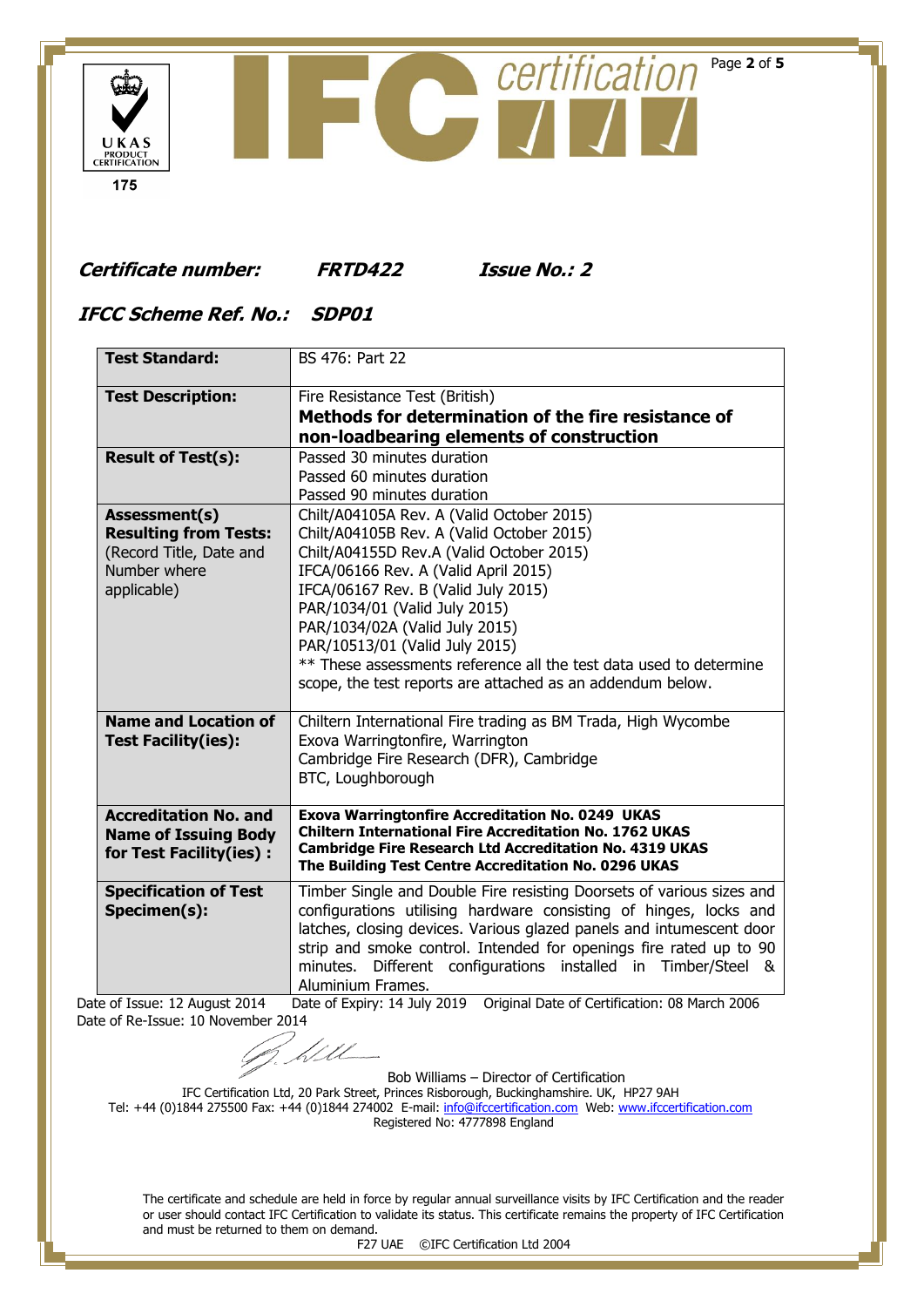

**Certificate number: FRTD422 Issue No.: 2**

## **IFCC Scheme Ref. No.: SDP01**

| <b>Application Guideline:</b>                            | The fabrication of each Doorset System is detailed within the<br>Technical Manual/Assessments and Field of Application reports,<br>further details can be obtained at the Gulf Trade Link FZCO<br>website. |                                                                                                  |  |  |  |
|----------------------------------------------------------|------------------------------------------------------------------------------------------------------------------------------------------------------------------------------------------------------------|--------------------------------------------------------------------------------------------------|--|--|--|
| <b>Compatible With:</b>                                  | Masonry Walls and Permanent or demountable Partitions or part<br>of a glazed screen to maintain fire compartmentation between<br>rooms and means of escape corridors in buildings.                         |                                                                                                  |  |  |  |
| List of Test Report Number(s) /<br><b>Issue Date(s):</b> | <b>Enter Number:</b><br>Chilt/RF04067<br>Chilt/RF04068<br>Chilt/RF04110                                                                                                                                    | <b>Enter Issue Date of Report:</b><br>22 September 2004<br>23 September 2004<br>22 December 2004 |  |  |  |

| Product          | Desc<br>Config | Max Width | Max Height | Max Over Panel | Min Thickness | Glazed Area              | Glazed Type              |
|------------------|----------------|-----------|------------|----------------|---------------|--------------------------|--------------------------|
| Ajman Korea FD30 | <b>ULSADD</b>  | 926       | 2700       | 915            | 44            | $0.2(m^2)$               | Α                        |
|                  | <b>ULSASD</b>  | 936       | 2710       |                | 54            | $0.2(m^2)$               | A                        |
|                  | ULSADD.OP      | 930       | 2130       |                | 45            | $0.2(m^2)$               | Α                        |
|                  | <b>LSASD</b>   | 930       | 2700       |                | 44            | $0.2(m^2)$               | Α                        |
|                  | DADD.OP        | 921       | 2040       |                | 44            | $0.2(m^2)$               | Α                        |
| Ajman Korea FD60 | <b>ULSADD</b>  | 1040      | 2150       | 830            | 54            | <b>Not</b><br>Applicable | <b>Not</b><br>Applicable |
|                  | <b>ULSASD</b>  | 1105      | 2135       |                | 54            | <b>Not</b><br>Applicable | <b>Not</b><br>Applicable |
|                  | LSASD          | 935       | 2105       |                | 54            | <b>Not</b><br>Applicable | <b>Not</b><br>Applicable |
|                  | <b>DADD</b>    | 826       | 2040       | 826            | 54            | <b>Not</b><br>Applicable | <b>Not</b><br>Applicable |
|                  | ULSADD.OP      | 915       | 2700       | 915            | 54            | Not<br>Applicable        | <b>Not</b><br>Applicable |
| Ajman Korea FD90 | <b>ULSASD</b>  | 914       | 2140       |                | 64            | Not<br>Applicable        | <b>Not</b><br>Applicable |

The certificate and schedule are held in force by regular annual surveillance visits by IFC Certification and the reader or user should contact IFC Certification to validate its status. This certificate remains the property of IFC Certification and must be returned to them on demand.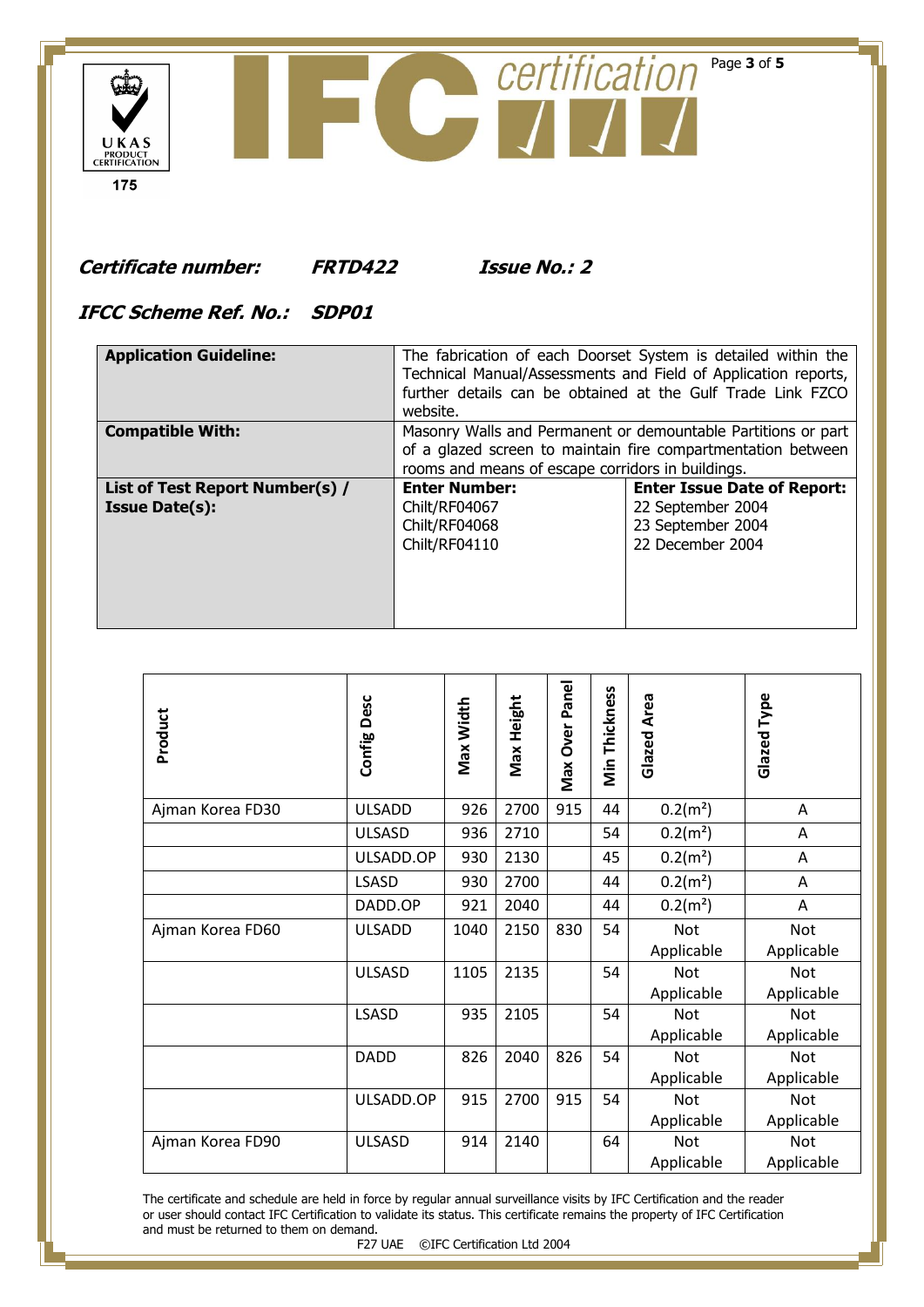

PRODUCT<br>CERTIFICATION 175

UKAS

بيان

| Ajman Korea Halspan                | <b>LSASD</b>  | 884 | 3064 |     | 44 | 1.3 <sup>m</sup>  | B            |
|------------------------------------|---------------|-----|------|-----|----|-------------------|--------------|
| FD30                               |               |     |      |     |    |                   |              |
|                                    | LSASD.OP      | 858 | 2974 | 858 | 44 | 1.3 <sup>n²</sup> | B            |
|                                    | <b>ULSASD</b> | 867 | 3005 |     | 44 | 1.3 <sup>2</sup>  | B            |
|                                    | ULSASD.OP     | 841 | 2916 | 841 | 44 | 1.3 <sup>2</sup>  | B            |
|                                    | <b>LSADD</b>  | 939 | 2732 |     | 44 | 1.3 <sup>n</sup>  | B            |
|                                    | LSADD.OP      | 884 | 2573 | 884 | 44 | 1.3 <sup>2</sup>  | B            |
|                                    | <b>ULSADD</b> | 930 | 2705 |     | 44 | 1.3 <sup>2</sup>  | B            |
|                                    | ULSADD.OP     | 875 | 2548 | 875 | 44 | 1.3 <sup>n</sup>  | B            |
| Ajman Korea Halspan<br><b>FD60</b> | <b>LSASD</b>  | 780 | 2886 |     | 54 | .45m <sup>2</sup> | $\mathsf{C}$ |
|                                    | LSASD.OP      | 768 | 2844 | 768 | 54 | .45 <sup>2</sup>  | $\mathsf C$  |
|                                    | <b>ULSASD</b> | 765 | 2830 |     | 54 | .45m <sup>2</sup> | $\mathsf{C}$ |
|                                    | ULSASD.OP     | 754 | 2789 | 754 | 54 | .45m <sup>2</sup> | C            |
|                                    | <b>LSADD</b>  | 820 | 2729 |     | 54 | .45m <sup>2</sup> | $\mathsf C$  |
|                                    | LSADD.OP      | 796 | 2554 | 796 | 54 | .45 <sup>2</sup>  | $\mathsf{C}$ |
|                                    | <b>ULSADD</b> | 812 | 2603 |     | 54 | .45 <sup>2</sup>  | C            |
|                                    | ULSADD.OP     | 788 | 2528 | 788 | 54 | .45m <sup>2</sup> | $\mathsf C$  |
| Ajman Korea Halspan<br>FD90        | <b>LSASD</b>  | 780 | 2615 |     | 64 | .35 <sup>2</sup>  | D            |
|                                    | <b>ULSASD</b> | 765 | 2564 |     | 64 | .35 <sup>2</sup>  | D            |
|                                    | <b>LSADD</b>  | 828 | 2361 |     | 64 | .35 <sup>2</sup>  | D            |
|                                    | <b>ULSADD</b> | 820 | 2338 |     | 64 | .35 <sup>2</sup>  | D            |

| <b>LSASD</b>  | Latched Single Action Single Door                    |
|---------------|------------------------------------------------------|
| LSASD.OP      | Latched Single Action Single Door with Over Panel    |
| <b>ULSASD</b> | Un-Latched Single Action Single Door                 |
| ULSASD.OP     | Un-Latched Single Action Single Door with Over Panel |
| <b>ULDASD</b> | Un-Latched Double Action Single Door                 |
| ULDASD.OP     | Un-Latched Double Action Single Door with Over Panel |
| <b>LSADD</b>  | Latched Single Action Double Door                    |
| LSADD.OP      | Latched Single Action Double Door with Over Panel    |
| <b>ULSADD</b> | Un-Latched Single Action Double Door                 |
| ULSADD.OP     | Un-Latched Single Action Double Door with Over Panel |
| <b>ULDADD</b> | Un-Latched Double Action Double Door                 |
| ULDADD.OP     | Un-Latched Double Action Double Door with Over Panel |

The certificate and schedule are held in force by regular annual surveillance visits by IFC Certification and the reader or user should contact IFC Certification to validate its status. This certificate remains the property of IFC Certification and must be returned to them on demand.